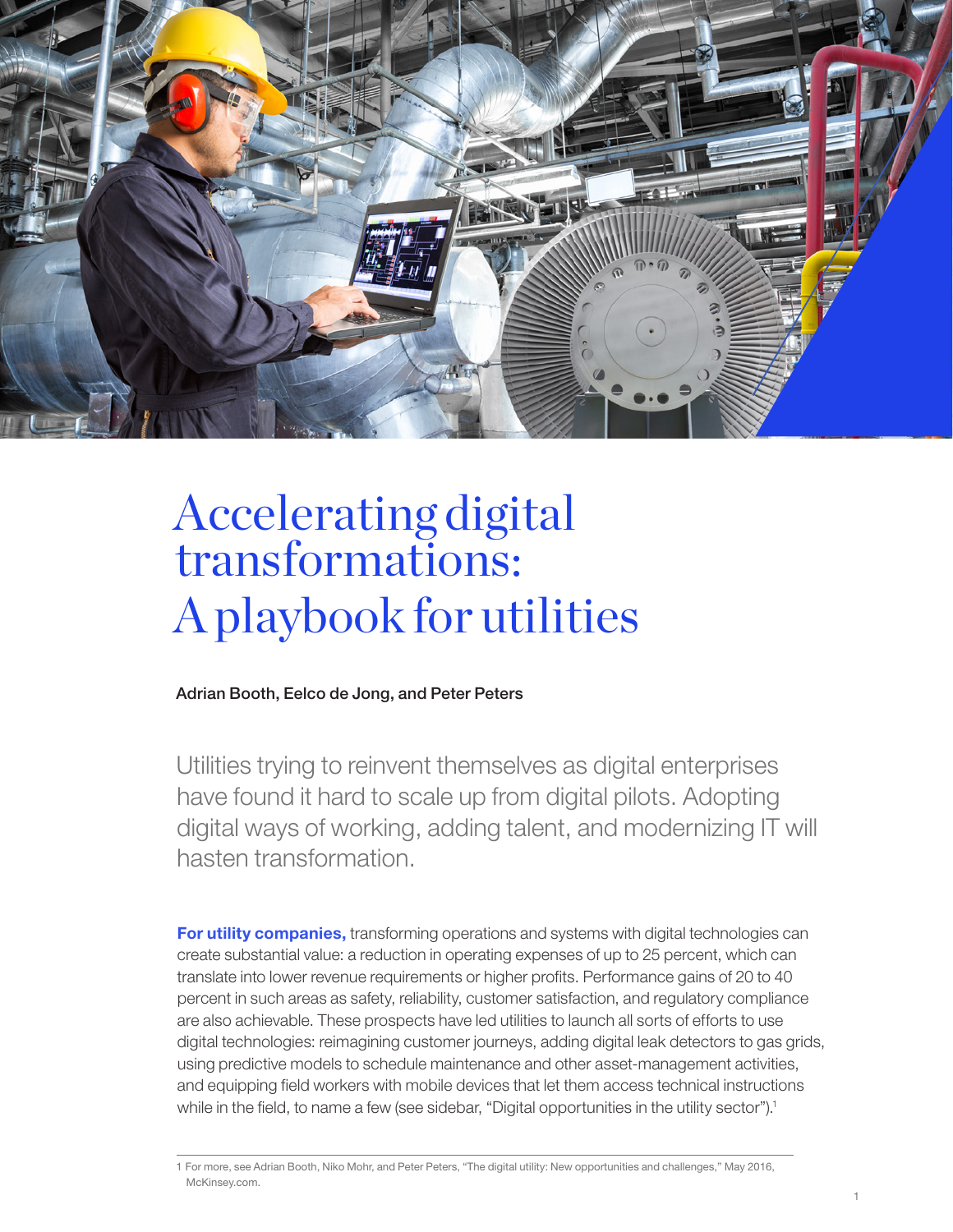Many utilities initiate these efforts with larger ambitions, like establishing a new way of operating based on agile management methods and other practices, and incorporating digital technologies across the enterprise, including interactions with customers, employees, suppliers, regulators, and partners.2 Yet few of the digital pilot projects we've seen at utilities have created momentum for comprehensive digital transformations. Research by the McKinsey Global Institute bears this out: a study of US companies showed that utilities have achieved only a moderate level of digitization—well below that of other industries. Significant potential to digitize the assets of utilities further and to deepen their digital engagement with customers remains.<sup>3</sup>

That's understandable. In our experience working with utilities and speaking with their executives, we have learned that three issues appear to inhibit their digital transformation. First, the working methods of the typical utility company are built around safeguarding large, long-lived assets and minimizing operational risks. Because of this mind-set, utilities are typically cautious about embracing digital ways of working that involve constant experimentation and could have unintended consequences. Second, the popular perception of utilities as analog-era companies makes it hard for them to attract people to fill digital-economy roles, such as data scientists. Third, utilities typically have complex legacy operations and IT environments that inhibit rapid innovation.

None of these conditions is easy to remove, but some utilities are showing that this can be done. Here, we offer a closer look at the issues, along with insights into how leading companies have resolved them (exhibit).

#### Adopting digital ways of working

The conventional wisdom in the sector is that utilities need to be stable, reliable, and secure above all. We agree that these are important virtues. However, utilities face fresh competitive threats and heightened customer expectations because advances in digital technology have enabled companies in all sectors to operate in a more agile, innovative manner. Digital-native and digitally transformed businesses take risks with their innovations because fast-moving processes and flexible systems let them correct mistakes before serious harm occurs. These companies use design thinking to understand customer needs, conceive suitable products and services quickly, launch them as soon as they are viable, and make improvements in short cycles of testing and collecting feedback.

To thrive in the digital economy, utilities need to increase their agility—their capacity for sensing challenges and opportunities and for quickly mobilizing the organization in response. Agility need not destabilize a utility's assets or operations. Indeed, greater agility can actually make assets safer and more reliable by enabling utilities to anticipate, detect, and resolve problems faster than they can today. Making that happen, though, requires support from senior leaders and, ultimately, from the entire company.

<sup>2</sup> For more on digital transformation, see Peter Dahlström, Driek Desmet, and Marc Singer, "The seven decisions that matter in a digital transformation: A CEO's guide to reinvention," February 2017, McKinsey.com, as well as "ING's agile transformation," *McKinsey Quarterly*, January 2017, McKinsey.com.

<sup>3</sup> For more, see James Manyika, Sree Ramaswamy, Somesh Khanna, Hugo Sarrazin, Gary Pinkus, Guru Sethupathy, and Andrew Yaffe, "Digital America: A tale of the haves and have-mores," McKinsey Global Institute, December 2015, McKinsey.com.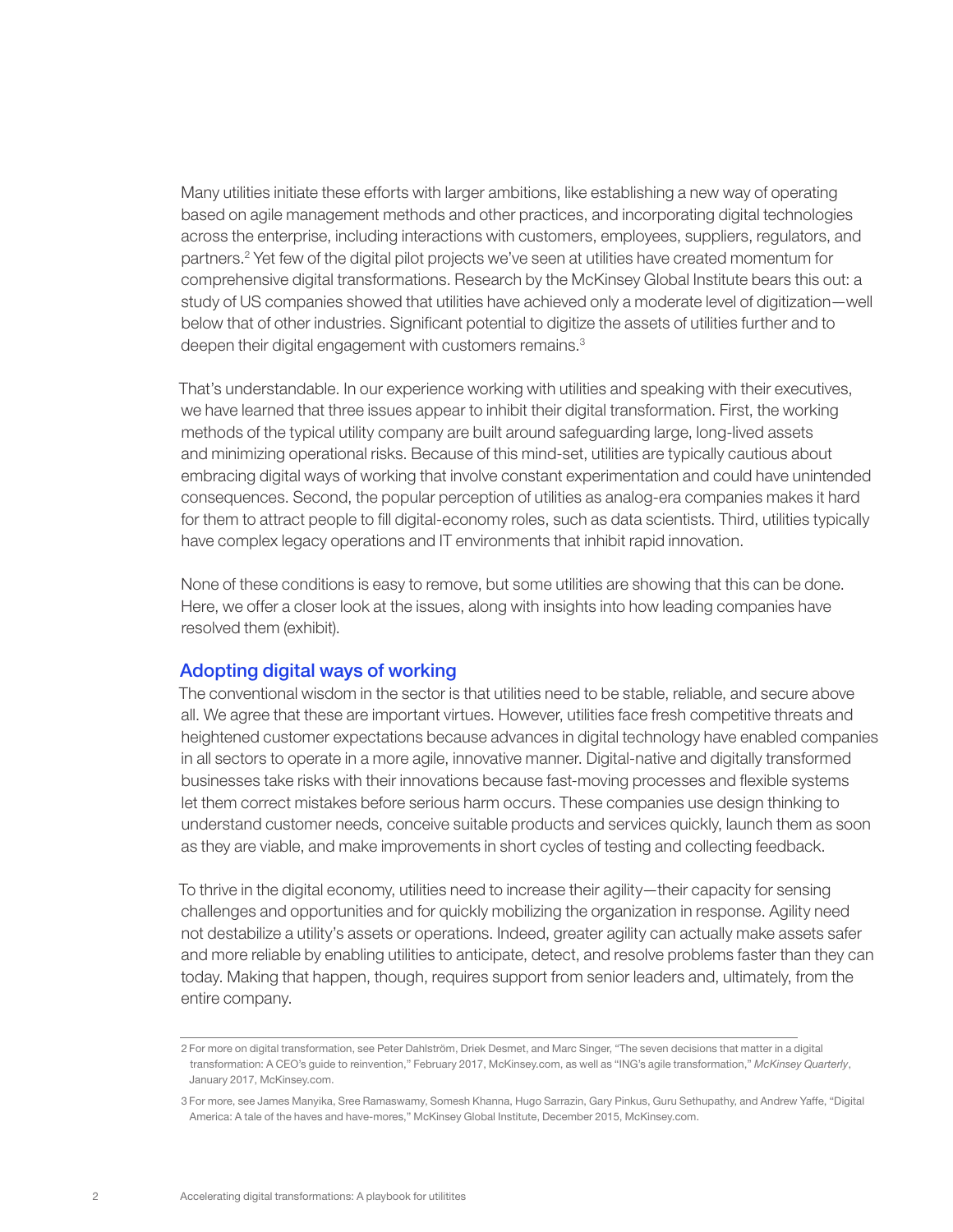## Exhibit

Utilities can accelerate digital transformation by focusing on changes in three main areas.



McKinsey&Company | Source: McKinsey analysis

### Getting senior leaders on board

One challenge for many utilities will be persuading senior leaders, many of whom have spent almost all of their careers in the sector's more predictable former environment, to adopt digital ways of working. Another challenge is prioritizing a digital transformation over other important endeavors. Digital opportunities are evolving quickly: McKinsey research suggests that digital first movers and fast followers capture more value within their industries than slower-moving companies. In our experience, utilities that take the lead on digital technologies generally got a fast start after concluding that the potential downside of investing too little was greater than the downside of investing significantly and gaining little in return.

Executives who are unsure about the need to digitize would do well to spend time at digitalnative companies and digitally transformed incumbents—not just in the utility sector but in others as well. Seeing digital technologies and ways of working, and hearing firsthand about digital transformations, can assuage the concerns of utility executives that digitization will throw off their companies' fine-tuned processes and systems. And learning from fellow executives about the pressure they face from digital competitors should remove any doubts about whether utilities ought to go digital.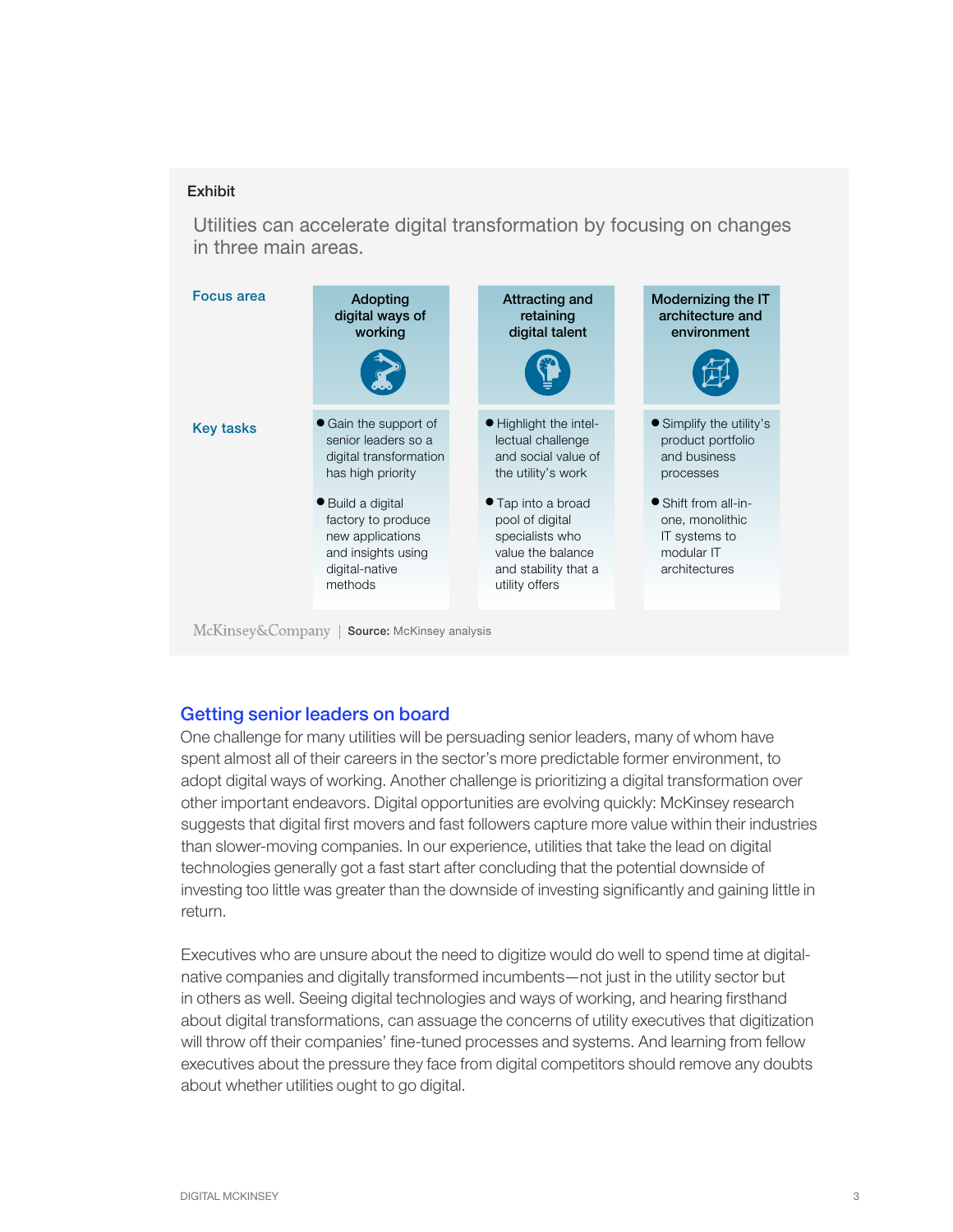# **Digital opportunities in the utility sector**

Digital-transformation programs in the utility sector must meet requirements that don't always apply to others. A significant proportion of utility assets and operations have zero tolerance for safety and performance deviations beyond a specific range. Plant-control and grid-management systems, for example, need to be risk proof and predictable. For these reasons, utilities should pay special attention to safety and performance expectations when they digitize, particularly in their high-sensitivity business functions. With those expectations in mind, utilities can benefit greatly from implementing digital technologies and adopting digital ways of working all along their value chains (exhibit).

#### Exhibit



# Digitization can create value across the utility value chain.

McKinsey&Company | Source: McKinsey analysis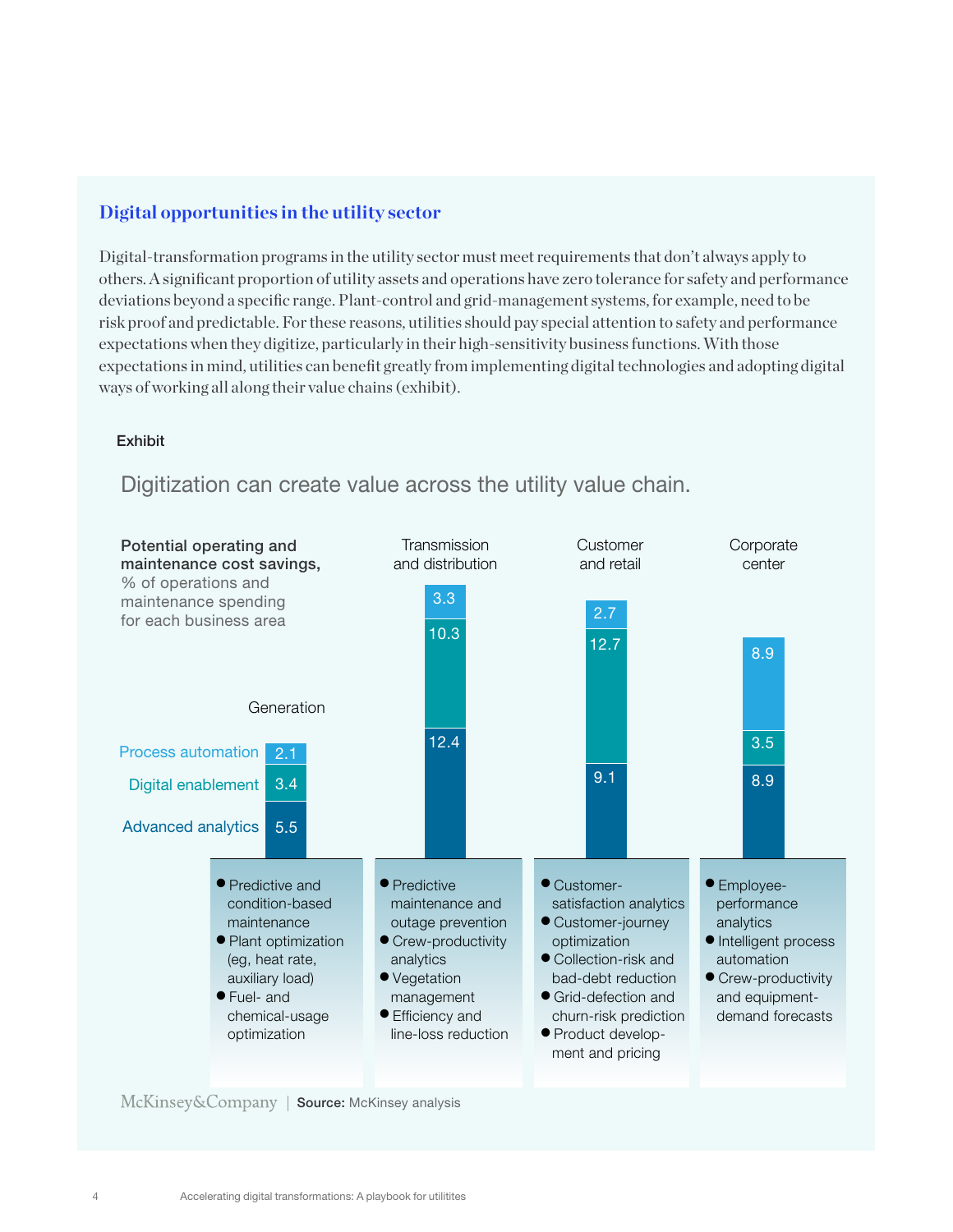Opportunities will vary for different types of utilities; for example, fully integrated ones in regulated markets tend to seek operational-expense savings, as well as higher productivity and network reliability. Many utility operations, such as asset management, can be streamlined through automation. Utility executives and managers can make better decisions when they get insights from artificial-intelligence (AI) applications that crunch large data sets. Safety and regulatory-compliance programs can be reinforced with advanced systems for directing employees and collecting their observations.

Additional opportunities can be found in customer operations. Digital-native companies and digitally transformed incumbents outside the utility sector have taught their residential and commercial customers to expect more seamless, flexible, and personalized customer service. Utilities that fall short of those expectations stand to lose business—which is already happening in Europe, where deregulation has pushed customer-churn rates as high as 25 percent. And digital-native companies have begun to disrupt the utility sector by offering lower-cost, higher-value services, as they have in the telecom and cable industries.

To counter these pressures, some utilities are replicating the sophisticated customer-service practices of digital-native companies. The most ambitious are looking at how to use virtual agents, AI, and "one-click" mobile experiences to help customers resolve their concerns quickly and easily.

> Even in the best situations, with executives who fully support the digital-transformation agenda, it can take years for an entire utility—with thousands of employees, a vast asset base, and extensive regulatory requirements—to embrace the methods of digital-native businesses. One utility executive we know lamented that it took his company several years just to establish an in-house digital start-up. So how can a utility start to transform its working style?

#### Building a digital factory

Some utilities have acquired or partnered with smaller digital businesses to develop new products and services. Several large European utilities have opened Silicon Valley offices that participate in the start-up scene and invest in relevant digital enterprises. Such arrangements do help utility companies to augment their capabilities, but we have rarely seen them exert much influence on the utilities' own ways of working.

A more effective approach is to set up an in-house digital factory devoted to producing digital applications and advanced analytic insights by using the latest technologies and ways of working, such as agile and DevOps. While such a digital factory can be modest in size at the outset—20 to 50 people—it should have a strong, well-positioned leader who can marshal resources and ensure its direct visibility to the CEO and executive team. The factory's staff should include business leaders who can act as product owners, along with designers and a range of technical specialists, including software architects, scrum masters, data scientists, and developers. Some can be internal transfers, while others will need to be new hires or outside contractors (as we discuss in the following section).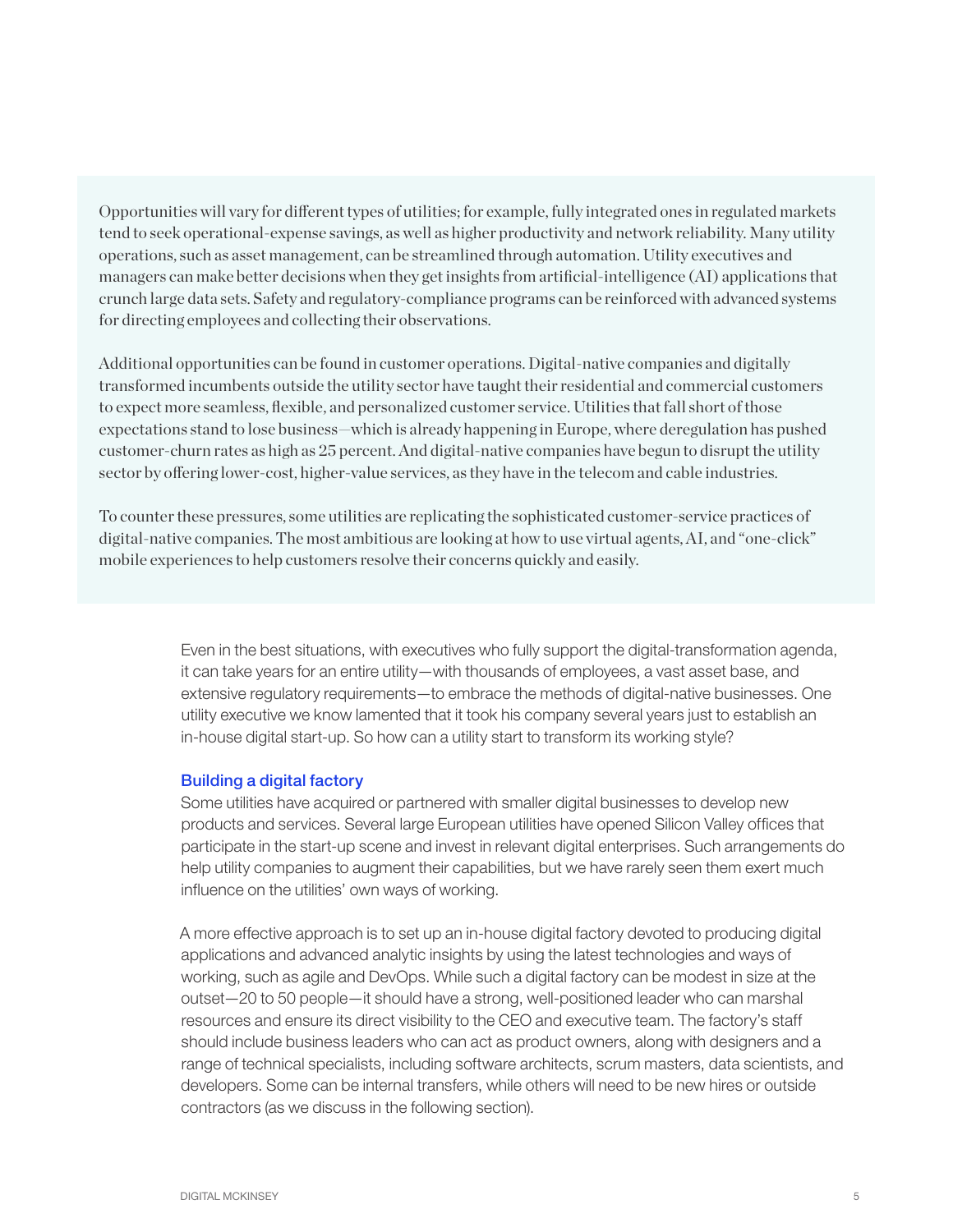Within the company, a digital factory can occupy any number of positions—at the corporate level, within a business unit, inside the IT department, or adjacent to it. Some utilities might choose to set up more than one digital factory, each serving a different part of the company. To help a digital factory forge a distinct identity, it can be physically located in a space that reflects its ways of working, away from the utility's main office.

The offsite location of a digital factory speaks to a critical feature: it needs to be as autonomous and self-contained as possible so it can operate at a faster speed. Achieving a high level of autonomy might mean liberating a digital factory from dependencies on some enterprise-level processes, like hiring, planning, and budgeting. (In this respect, too, a strong digital-factory leader can help a great deal by taking responsibility for decisions that would otherwise be made in other parts of the company.) Most digital factories will conduct those activities on their own—for instance, by using recruiters who specialize in hiring for digital roles. In other cases, a utility might need to establish separate processes, like quarterly planning-and-budgeting cycles and performance reviews that let executives track the contributions of digital factories more closely.

The exceptions that a utility makes to accommodate a digital factory should come with the expectation that it will have a transformative impact. Leading utilities hold their digital factories accountable for staggering performance gains, like reducing inbound-call volumes by 30 percent within a year or reducing maintenance costs by \$50 million within 18 months. When utilities call for big changes, their digital factories think big and discover more opportunities as their efforts progress. One utility began by digitizing a paper-based compliance process and ended up identifying a much greater opportunity to improve overall asset utilization.

#### Attracting and retaining digital talent

As a digital factory proves that it can successfully deliver new products, it should continue to add staff and tackle more assignments, with the aim of working on all the value pools the utility wishes to address. Tripling the group's headcount within a year (or adding more factories) while gradually replacing external contractors with internally trained or newly hired colleagues is the norm rather than the exception because most utilities have a major digitaltalent gap to close. For a full digital transformation, many utilities will need to hire hundreds of product owners, experience designers, front-end/full-stack developers, DevOps engineers, analytics and machine-learning engineers, and other digital specialists—few of whom work at utilities today.

This type of scale-up requires utilities to enter the competitive market for digital talent with a sense of urgency, especially because they are seldom seen as innovative, cutting-edge businesses. We've seen several tactics help utilities vie successfully for digital hires. One is to play up the intellectual challenge and reward of the utility's digital agenda. Utilities can appeal to the hearts of digital specialists, as well, in ways that many other enterprises can't. For one thing, they can highlight their socially valuable mission of providing a community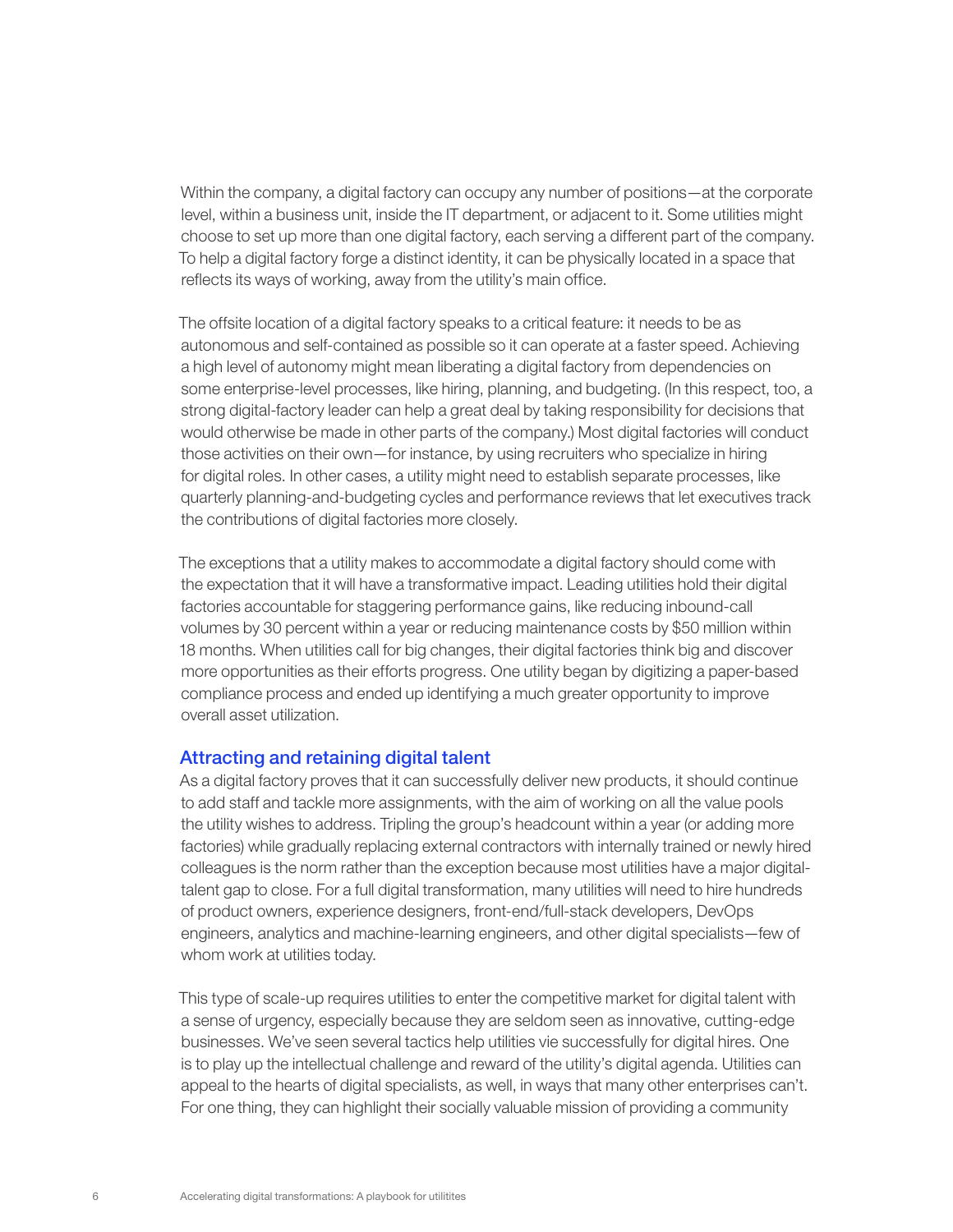with reliable energy. They can also show that their digital jobs have more meaning for the people who hold them than jobs at a lot of other companies.

For instance, one European utility presents its approach to digital technology as an important part of its efforts to lower its environmental impact—and it has success stories and a generation portfolio to back up its claims. Another utility, PG&E, set up a digital center of excellence, which it called Digital Catalyst. This group, for example, sent digital specialists to shadow electricity and gas field workers for hundreds of hours to uncover ways of aiding their work. That method, based on design thinking, led the Digital Catalyst team to create a mobile app to help field crews complete asset inspections more efficiently and safely by furnishing them with real-time information. The solution was so innovative that the company won a cross-industry award from *InformationWeek*.<sup>4</sup> Showcasing achievements like these can demonstrate to prospective digital hires that utilities provide genuine opportunities to improve the lives of customers and colleagues.

Another digital-recruiting tactic that utilities have used successfully is to go after a broad, diverse pool of digital professionals. While there's some truth to the stereotype of the young, single-minded software developer who thrives on energy drinks, 16-hour workdays, and a high-pressure start-up environment, that stereotype tends to limit the imagination of incumbentcompany recruiters seeking digital talent. Plenty of digital specialists value a reasonable work– life balance and the stability of a large, established company. Utilities can typically provide both. PG&E's Digital Catalyst, for example, has a mission to deploy innovative digital solutions "for our people, by our people," in the words of CIO Karen Austin.5 That has required PG&E to hire digital specialists in California's San Francisco Bay Area, perhaps the world's hottest market for digital talent. Utilities with headquarters outside pricey metropolitan areas, where many digital-native companies are based, can also offer prospective hires the chance to live in places where their salaries go further than they might in high-cost cities.

Finally, some utilities have chosen to form partnerships with nearby universities as a way of sourcing digital talent as well as fresh ideas. To attract graduates in digital fields, one European utility has taken practical measures such as sponsoring sector-relevant courses and research, providing students with internships, and allowing managers to take sabbaticals from their utility jobs to teach.

#### Modernizing the IT architecture and environment

Most utilities have managed their IT architectures and environments much as they have their physical assets. Utilities were early adopters of large-scale software packages such as customer-information systems, distribution-management systems, asset-management systems,

<sup>4</sup> Sara Castellanos, "How PG&E's CIO sped up mobile app deployment," *Wall Street Journal*, April 11, 2017, wsj.com, and "Innovative app for PG&E field crews earns *InformationWeek* IT Excellence Award," PG&E, May 22, 2017, pge.com.

<sup>5</sup> "Innovative app for PG&E field crews earns *InformationWeek* IT Excellence Award," PG&E, May 22, 2017, pge.com.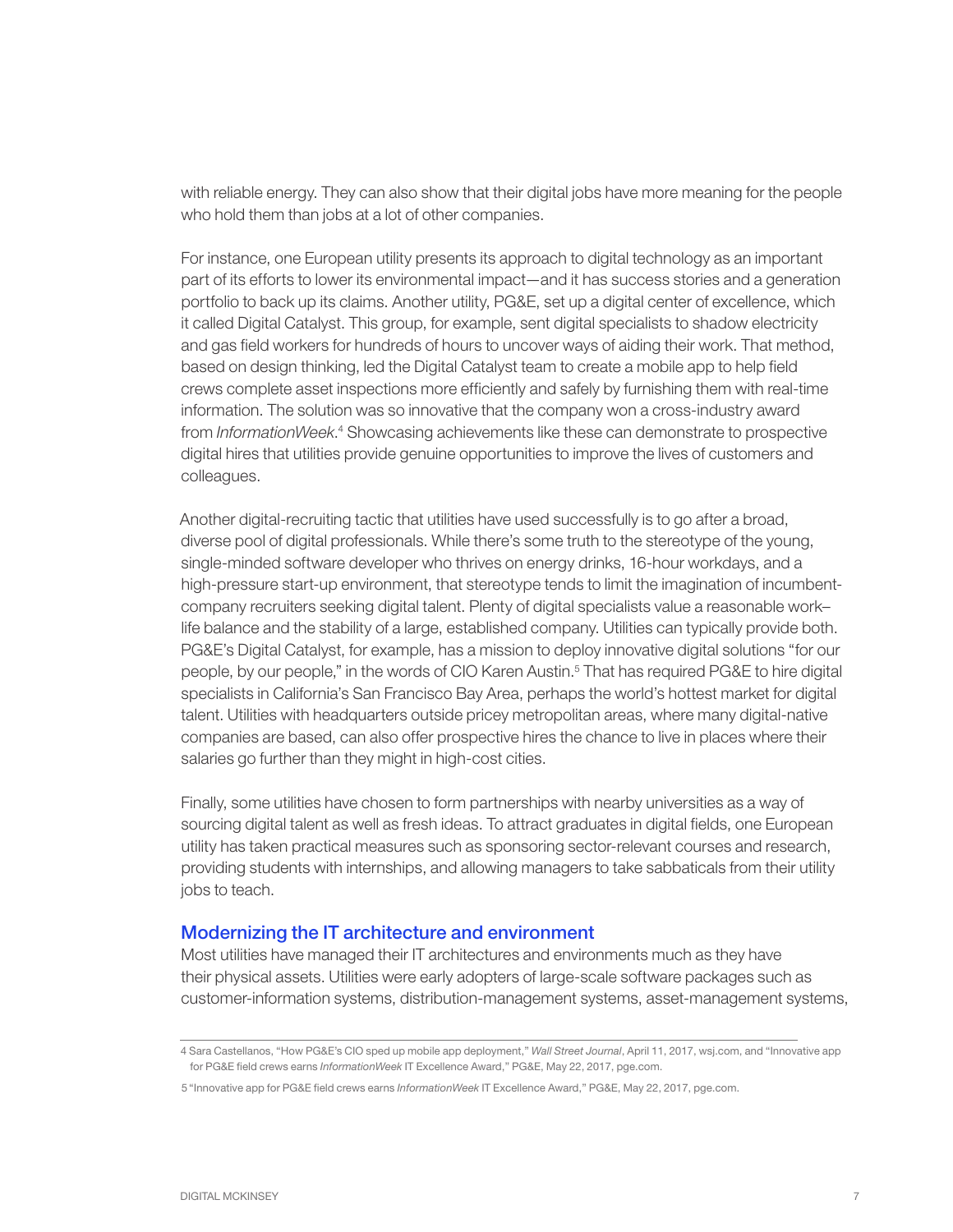and outage-management systems. They invested in solutions that offer maximum stability and performance and then customized them as their requirements outgrew the systems' standard features.

Many of those large-scale software systems have now been in place for decades. Some utilities are running several systems of the same type side by side, after merging with or acquiring companies that had their own legacy systems. As a result, the IT architectures of utilities have become steadily bigger, more cumbersome, and harder to maintain, with millions of lines of custom code written in obsolescent programming languages, such as COBOL, by developers who have long since retired or moved on to other jobs.

This state of affairs severely limits the ability of utilities to adopt the modern technologies and flexible IT-management practices of digital businesses. Digital-native companies base their decisions on real-time data from many sources. They deploy new software functions every few weeks and make updates even more frequently, sometimes daily. Their processes are easy to reconfigure when they identify new customer or employee needs. Complex, monolithic IT systems are poorly suited to these operational demands, but replacing such systems can take five years or more and cost hundreds of millions of dollars. Instead, utilities should modernize their IT architectures and environments progressively.

A necessary first step is to simplify the utility's product portfolio and business processes. Many utilities have seen their offerings, and the corresponding operational requirements, proliferate in response to changing customer needs and regulations. One European utility's portfolio comprises thousands of products and services, ranging from traditional energy products with different rate structures to new offerings for energy efficiency and distributed generation. Each product or service puts unique demands on the utility's IT architecture. After the company decided to allow only offerings that can be supported by one of four variants of standard back-office processes, it reduced its portfolio to 150 offerings that still met 95 percent of its customers' needs. By reducing the number of functions software must undertake, winnowing down a bloated portfolio obviously makes it easier for a utility to modernize its IT architecture. Simplifying lineups of offerings also allows utilities to streamline their operations, which shrinks their demand for new technology solutions.

A core tenet of efforts to modernize IT is the need to shift from all-in-one, monolithic systems to a modular IT architecture. In such an architecture, currently used or offthe-shelf software packages provide a stable backbone for business functions with standardized requirements, such as billing, customer-relationship management, or work and asset management. Companies should select standard software packages that meet their essential needs rather than opting for best-of-breed solutions that cost extra and have superfluous features.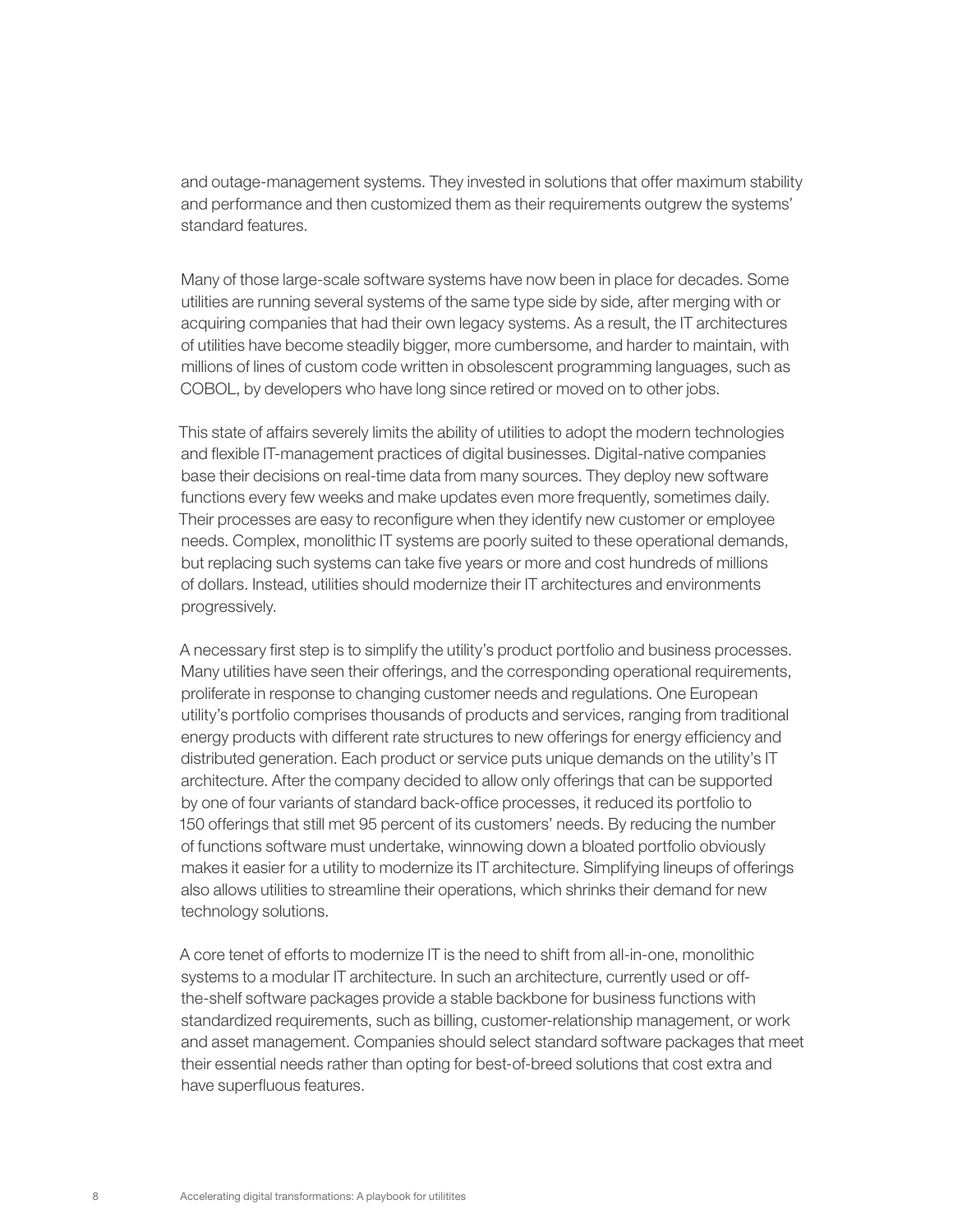With a stable backbone in place, utilities can develop custom applications for functions such as customer service, product development, analytics, or mobile-enabled field operations, where unique capabilities can provide competitive advantages that software from outside vendors often lacks. This way, companies can benefit from the economy and reliability of standard software packages, as well as the sophisticated, leading-edge features that add a great deal of value.

Economy and rich features aren't the only advantages of modular IT architectures. Ease of managing the entire IT environment is another. A modular architecture helps a utility's IT department deliver more services more quickly because smaller teams can focus on specific software packages or end-to-end processes, without having to master huge systems. It also allows a utility to draw on a diverse ecosystem of partners: traditional vendors offering standard applications, start-ups and crowd-sourcing forums that help develop homegrown applications, and system integrators to make all the pieces work together.

#### How utilities can jump-start their digital transformations

According to McKinsey research, the opportunity for incumbents to get ahead of the pack on digitization can be narrow: by the time industries near the 40 percent digitization mark, digital leaders have already secured large market shares. For utilities, these dynamics make it imperative to get digital transformation under way as soon as possible. Three steps can help utilities set a fast pace.

#### Build an executive-led digital mind-set

When utility executives adopt digitally savvy behavior, that has a constructive influence on the rest of the organization. Some utility executives we know hold regular meetings with technology executives, venture capitalists, and entrepreneurs so they can keep up with developments in the digital economy and collect ideas to share with their teams. Other key moves are to put a single executive, with a direct reporting line to the CEO, in charge of technology and to encourage the board to devote some of its agenda to technology and the strategic implications of digitization.

#### Start small, but with big ambitions in mind

Since a digital transformation should ultimately cover the entire organization, utility executives sometimes find it hard to decide where to begin. In our experience, it helps to identify a single business domain (such as customer experience, asset operations, or the execution of large projects) where a digital transformation could provide ample value and to begin the transformation there. The choice of domain should thus determine where the digital unit is placed in the organization and what it does first. Most utilities have 15 to 20 customer journeys and business processes that will be strong candidates for digital transformation, including maximizing the efficiency of plants, conducting predictive maintenance, assisting field crews, and onboarding customers. Within the starting domain, utilities should prioritize one or two high-value, highly feasible digital applications and gradually move toward the end-to-end transformation of journeys and business processes.